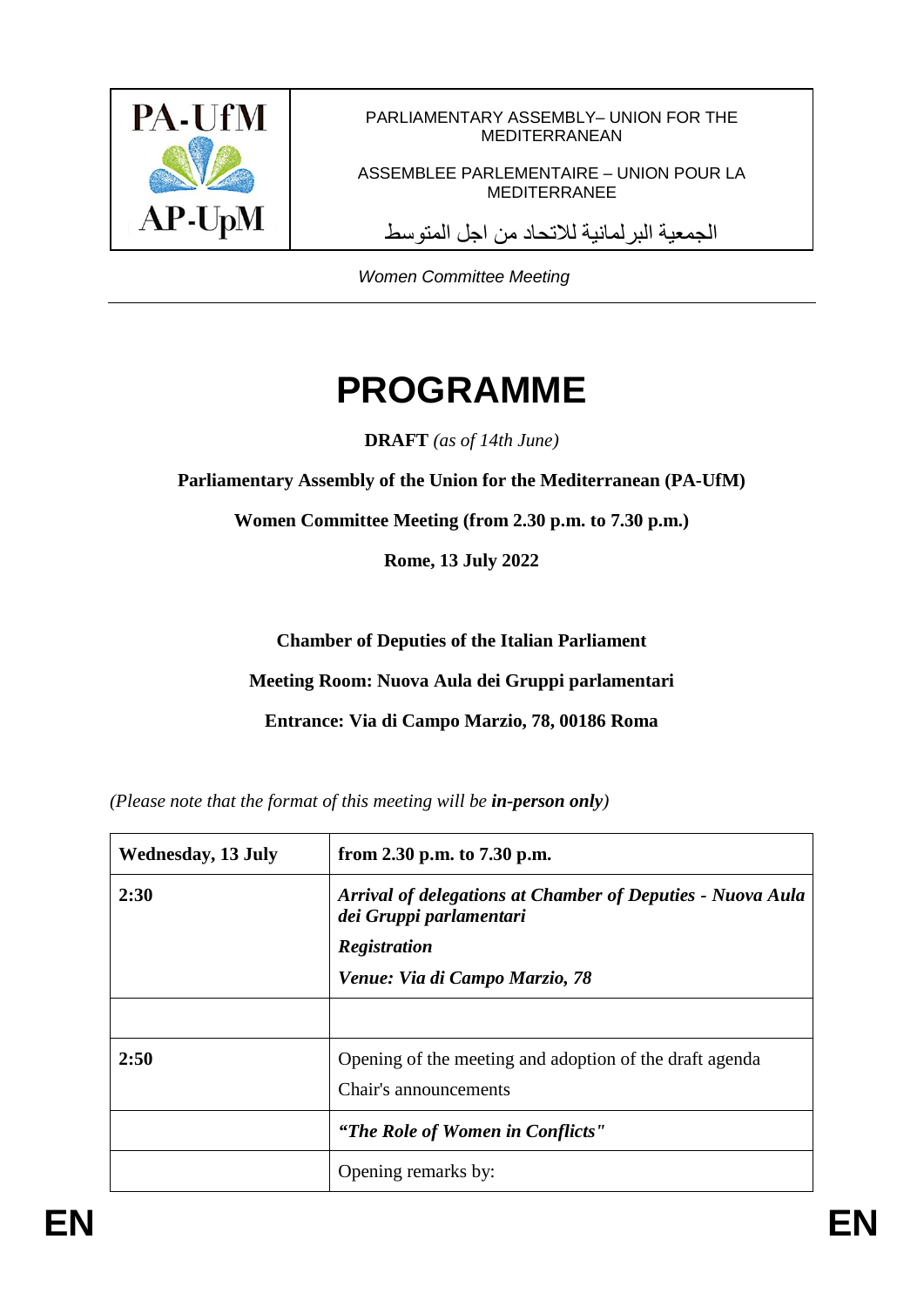| $3:00 - 3:10$ | Mrs. Maria Edera Spadoni, Vice President of the Italian<br>Chamber of deputies                          |
|---------------|---------------------------------------------------------------------------------------------------------|
| $3:10 - 3:20$ | Mrs. Marina Sereni, Vice Minister of Foreign Affairs and<br>International Cooperation (tbc)             |
| $3:20 - 3:30$ | Mrs. Laura Boldrini, Chair of the Committee on Human Rights<br>of the Italian Chamber of Deputies (tbc) |
| $3:30 - 3:40$ | Mr. John Paul Grech, UFM - Deputy Secretary General                                                     |

| $3:45 - 4:45$ | <b>First Session: "Women and social conflicts"</b>                                                                                                       |
|---------------|----------------------------------------------------------------------------------------------------------------------------------------------------------|
|               | <i>Keynote Speakers:</i><br>Mrs. Ouided Bouchamaoui, Representative of the Tunisian<br>National Dialogue Quartet, the 2015 Nobel Peace Prize<br>Laureate |
| $4:45 - 5:00$ | Coffee Break                                                                                                                                             |

| $5:00 - 5:45$ | Second Session: "Women in armed conflicts"                                                                                                       |
|---------------|--------------------------------------------------------------------------------------------------------------------------------------------------|
|               | <i>Keynote Speakers:</i><br>Mrs. Sanam Naraghi Anderlini, Founder and Executive<br>Director of ICAN (International Civil Society Action Network) |

| $5:45 - 6:45$ | <b>Third Session: "Women at the Peace Table"</b>                                                                                                                     |
|---------------|----------------------------------------------------------------------------------------------------------------------------------------------------------------------|
|               | <i>Keynote Speakers:</i><br>Mrs. Loredana Teodoreschu, Chair Wiis (Women in<br>International Security Italy)                                                         |
|               | Mrs. Edith Schlaffer, Founder and Executive Director of<br>Women without Borders (WwB)                                                                               |
|               | Mrs. Beatrice Vecchioni, Counsellor, Italian Ministry of<br>Foreign Affairs and International Cooperation, Directorate<br><b>General for Development Cooperation</b> |
| $6:45 - 7:30$ | <b>Exchange of views</b><br><b>End of proceedings</b>                                                                                                                |